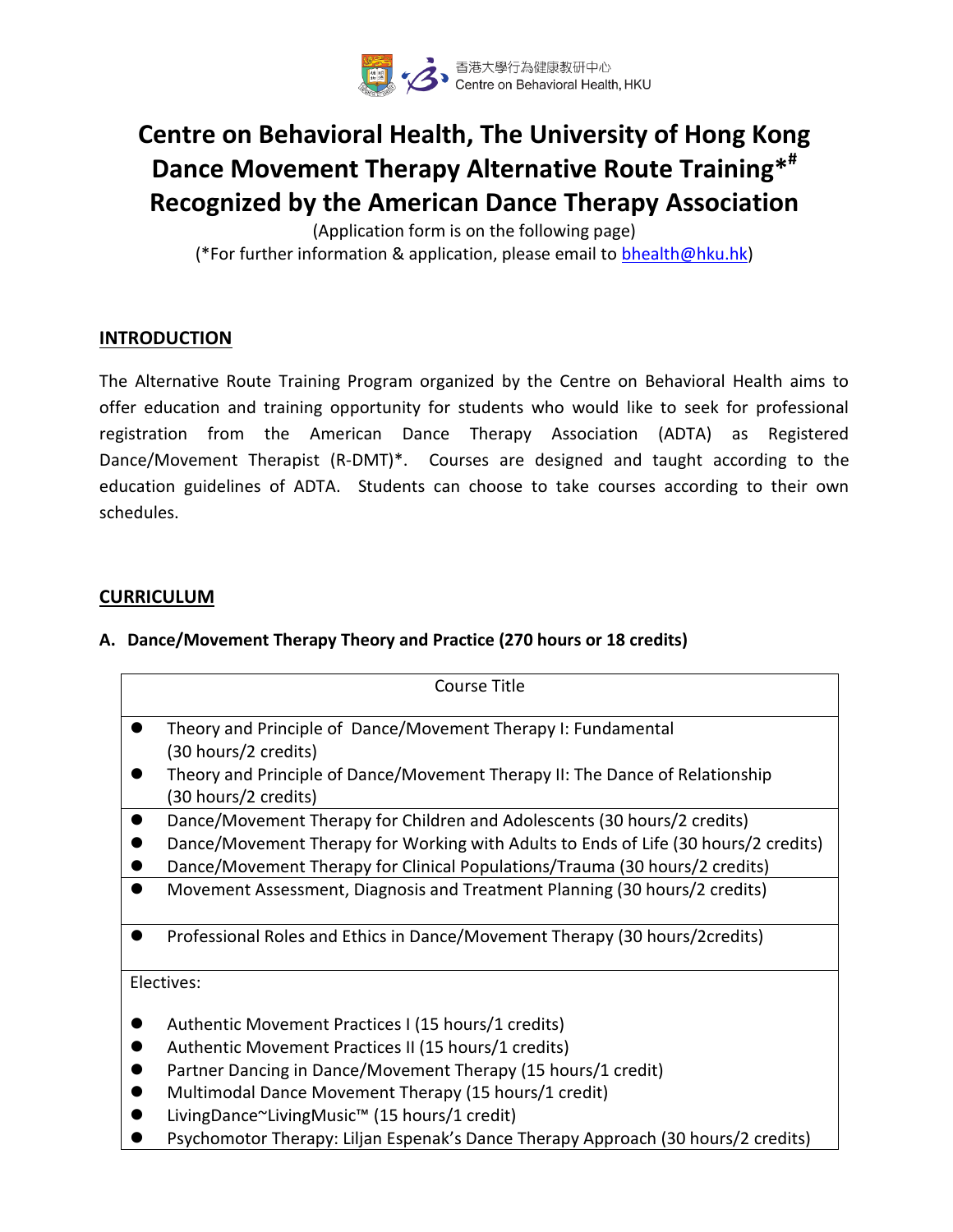

### **B. Group Processes in Dance/Movement Therapy (45 hours or 3 credits)**

#### Course Title

Group Processes in Dance/Movement Therapy (45 hours/3 credits)

#### **C. Movement observation and analyses (90 hours or 6 credits)**

#### Course Title

- Laban Movement Analysis (45 hours/3 credits)
- Kestenberg Movement Profile (45 hours/3 credits)

# **D. Kinesiology (15 hours or 1 credit)**

Course Title

 Kinesiology and Anatomy for Movement-based or Body-based Works (15 hours/1 semester credit)

# **E. Clinical requirements**

- Practicum/Fieldwork (200 hours). Counselors, social workers, psychologists, and other helping professionals who have completed clinical internships in their fields are exempt from this requirement.
- Internship in a clinical setting (700 hours)
	- Key Points for Internship: *Prior to starting dance therapy internship the trainee must have completed 18 semester credits of coursework -* 9 credits of dance therapy coursework and 9 credits of general training coursework.
	- Within the 700 hours: 350 hours of *direct client contact*, including 150 hours during which the intern is responsible for leading dance/movement therapy sessions with clients.
	- 70 hours of supervision by a BC-DMT (who may or may not be on-site, but who must be able to visit the site.

---------------------------------------------------------------------------------------------------------------

Notes:

# Some courses listed in the curriculum are under the progress of applying for approval from ADTA. \*Please also refer to ADTA's requirement for professional registration.